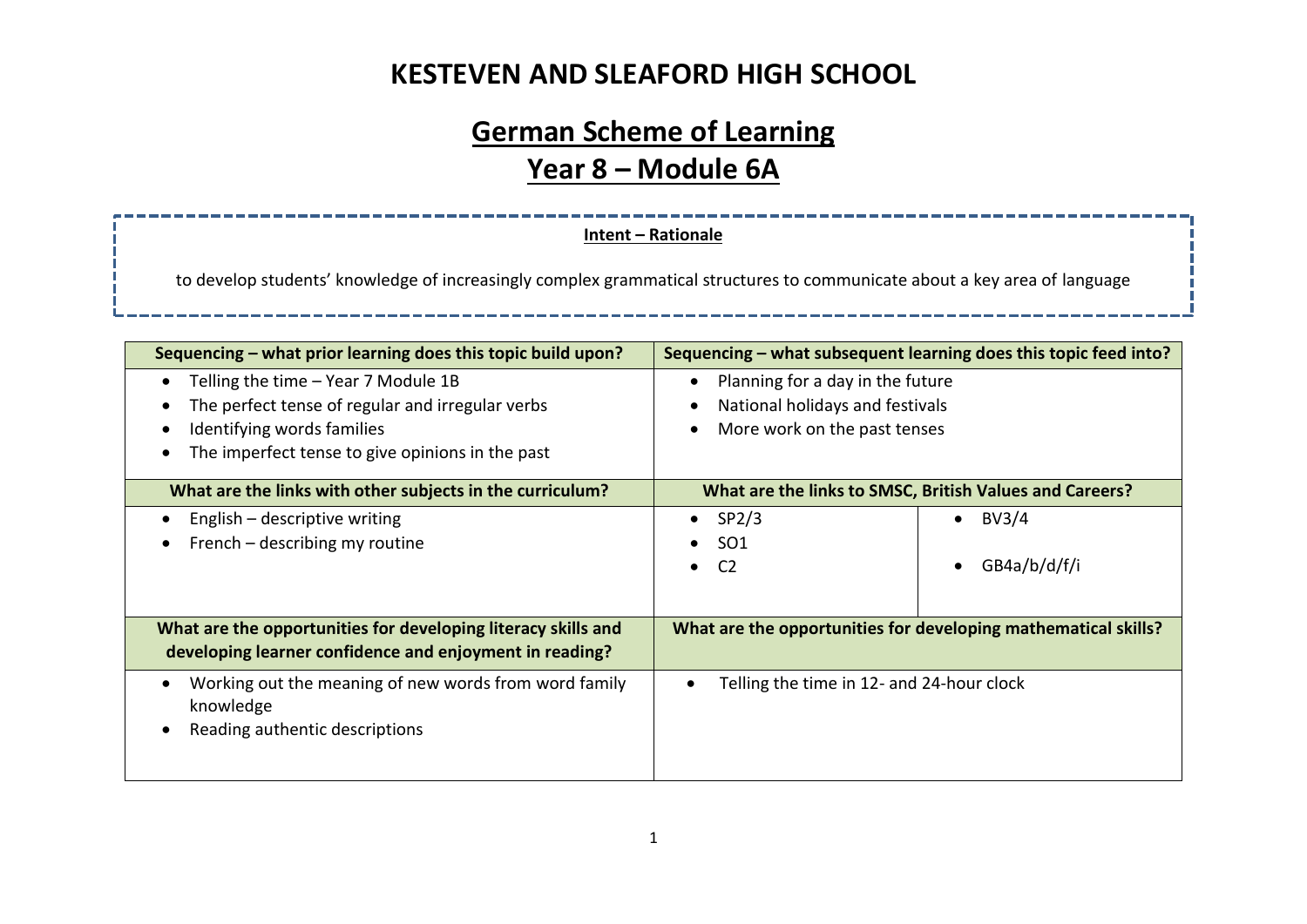#### **Intent – Concepts**

| What knowledge will students gain and what skills will they develop as a consequence of this topic? |                                                             |  |  |  |  |
|-----------------------------------------------------------------------------------------------------|-------------------------------------------------------------|--|--|--|--|
| <b>Know</b>                                                                                         |                                                             |  |  |  |  |
| how to use separable and reflexive verbs in the present tense with ich                              |                                                             |  |  |  |  |
| some examples of regular and irregular verbs in the perfect tense                                   |                                                             |  |  |  |  |
| how to give opinions using the imperfect tense of sein in the singular and plural                   |                                                             |  |  |  |  |
| <b>Apply</b>                                                                                        |                                                             |  |  |  |  |
| knowledge about regular and irregular verbs in the perfect tense to separable and reflexive verbs   |                                                             |  |  |  |  |
| knowledge about word families to understand new vocabulary                                          |                                                             |  |  |  |  |
| knowledge about justifying opinions to a new context                                                |                                                             |  |  |  |  |
| <b>Extend</b>                                                                                       |                                                             |  |  |  |  |
| accurate use of the perfect tense with both auxiliary verbs                                         |                                                             |  |  |  |  |
| word order knowledge to include subordinate clauses                                                 |                                                             |  |  |  |  |
| knowledge of spelling rules and links to pronunciation                                              |                                                             |  |  |  |  |
| What subject specific language will be used and developed in this topic?                            | What opportunities are available for assessing the progress |  |  |  |  |
|                                                                                                     | of students?                                                |  |  |  |  |
| Main and subordinate clause<br>$\bullet$                                                            | Answers to listening and reading tasks                      |  |  |  |  |
| Regular and irregular verbs<br>о                                                                    | Translations into English and German                        |  |  |  |  |
| Separable and reflexive verbs                                                                       | Spoken description of my daily routine                      |  |  |  |  |
| The perfect tense                                                                                   | Written description of what I did yesterday                 |  |  |  |  |
|                                                                                                     | Written description of what I did yesterday evening         |  |  |  |  |
|                                                                                                     | using new verbs in the perfect tense                        |  |  |  |  |
|                                                                                                     | Written description of a day out                            |  |  |  |  |